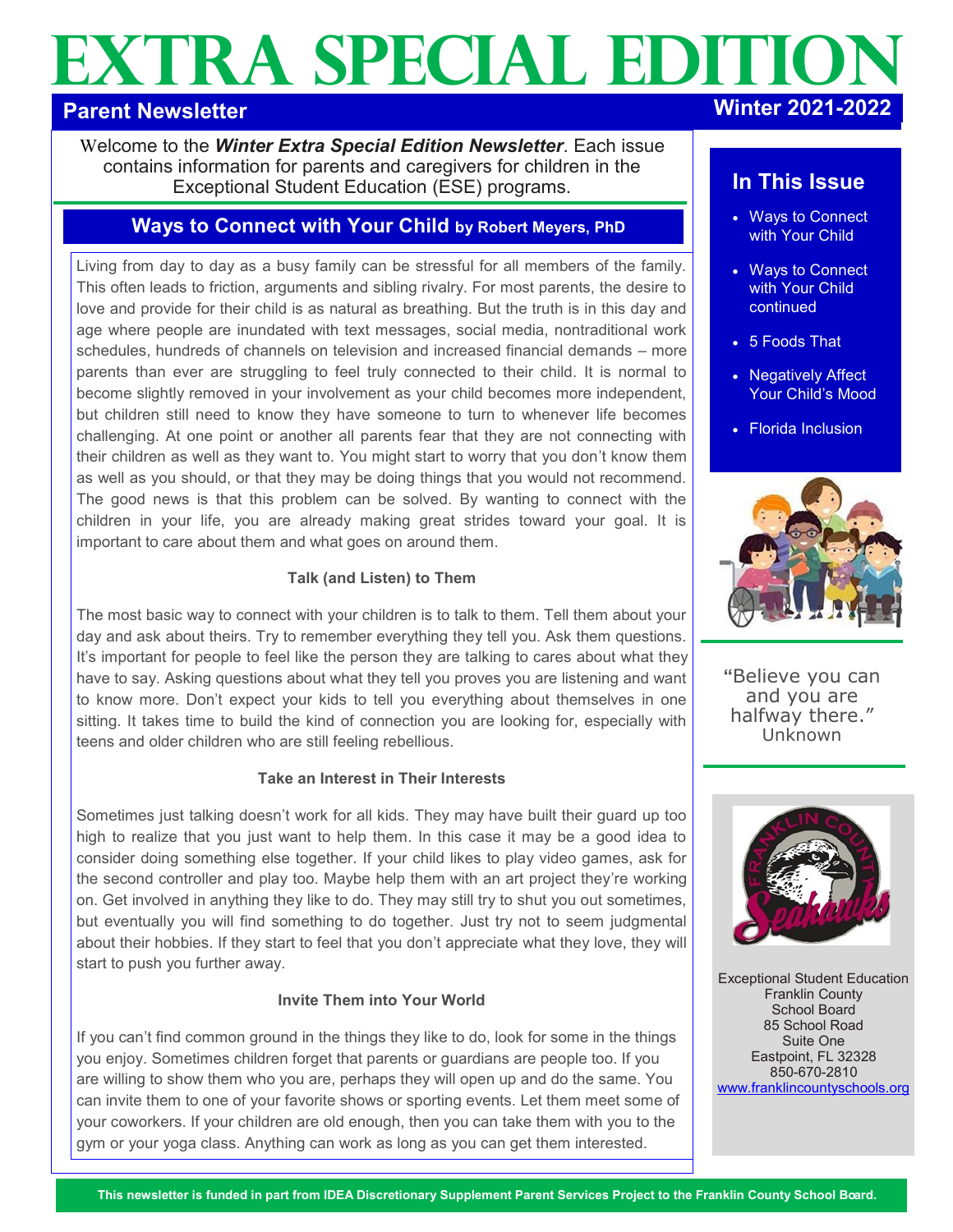## **Ways to Connect with Your Child/Children (continued)**

#### **Find a New Hobby**

You may find that you simply have no current interests in common with your child. That's OK. In this case, you can talk to them about finding something new for the two of you to do together. Try to find something that neither of you have done and you both find at least mildly interesting, and start together. Neither of you will be the leader in this activity because no one has more experience. Even if you find out that you both hated the activity, you at least have a mutual experience to work with. You can also make this a family activity. Whether it is building model airplanes or learning to golf as a family, shared life experiences create greater feelings of connectedness in families. Make sure the skill or pastime you decide to pursue is something each member of your family is happy to learn or try. If you are having a hard time coming up with ideas on your own, invite your children to make suggestions until you each agree on your new hobby.

#### **There's a Time for Friendship and a Time for Parenting**

It's great to be your child's friend. The feeling is unmatched. But it can be easy to take it too far. You should never forget that you are a guardian first. You are there primarily to see to it that the child in your care is safe and grows up well. A balance must be found between parenting and friendship. You need your child to trust you enough to tell you about the things going on around you but also to feel safe enough to seek true guidance from you.

#### **Don't Get Discouraged**

Kids can be difficult. It may seem that no matter what you try, you're still feeling just as distant from them as when you started. Don't give up. They know what you're trying to do, and on some level, they appreciate it, even if they don't make it obvious right now. If nothing else, they will at least think of you when they face any struggles and remember that at least one person cares for them. Sometimes that's enough.

#### **Implement a Screen-Free Dinner**

More families than ever spend their dinner time sitting around a television set or playing with their cell phones. One way to become a more connected parent is by implementing a strict, no screen policy for one hour during dinnertime. It may feel strange at first, but as you begin to make this policy a part of your regular routine, you and your family will naturally begin to open up more and experience a more connected environment.

#### **Spend One-on-One Time with Each Child**

Connecting as a family can be relatively easy for some parents and children, however, more introverted individuals may need some additional time to truly connect. Having one-on-one time with each child in your family will allow you each to connect on a deeper and more meaningful way. Make sure whatever activity you choose to do together includes fun and also time for private conversation.

#### **Make Family Night a Weekly Occurrence**

It is not uncommon for adults and children to occasionally feel mentally depleted. An easy way to respect everyone's need to unwind and relax without the pressure of conversation and cooking is by doing a weekly family night, where you rent a movie, order take-out food and just relax together as a family.

#### **Take an Interest in Your Child's Passions**

Being interested in the things your child enjoys may seem intimidating at first, but it can be one of the most rewarding ways you ever connect with them. If your child is musical, t may be a good idea to sign them up for lessons. If they like to build things, a robotics club could help them fine tune their skills. When you take notice in the things that are important to your child and give them opportunities to polish their skills, they will feel more connected than ever because your involvement teaches them that their contribution to your family matters.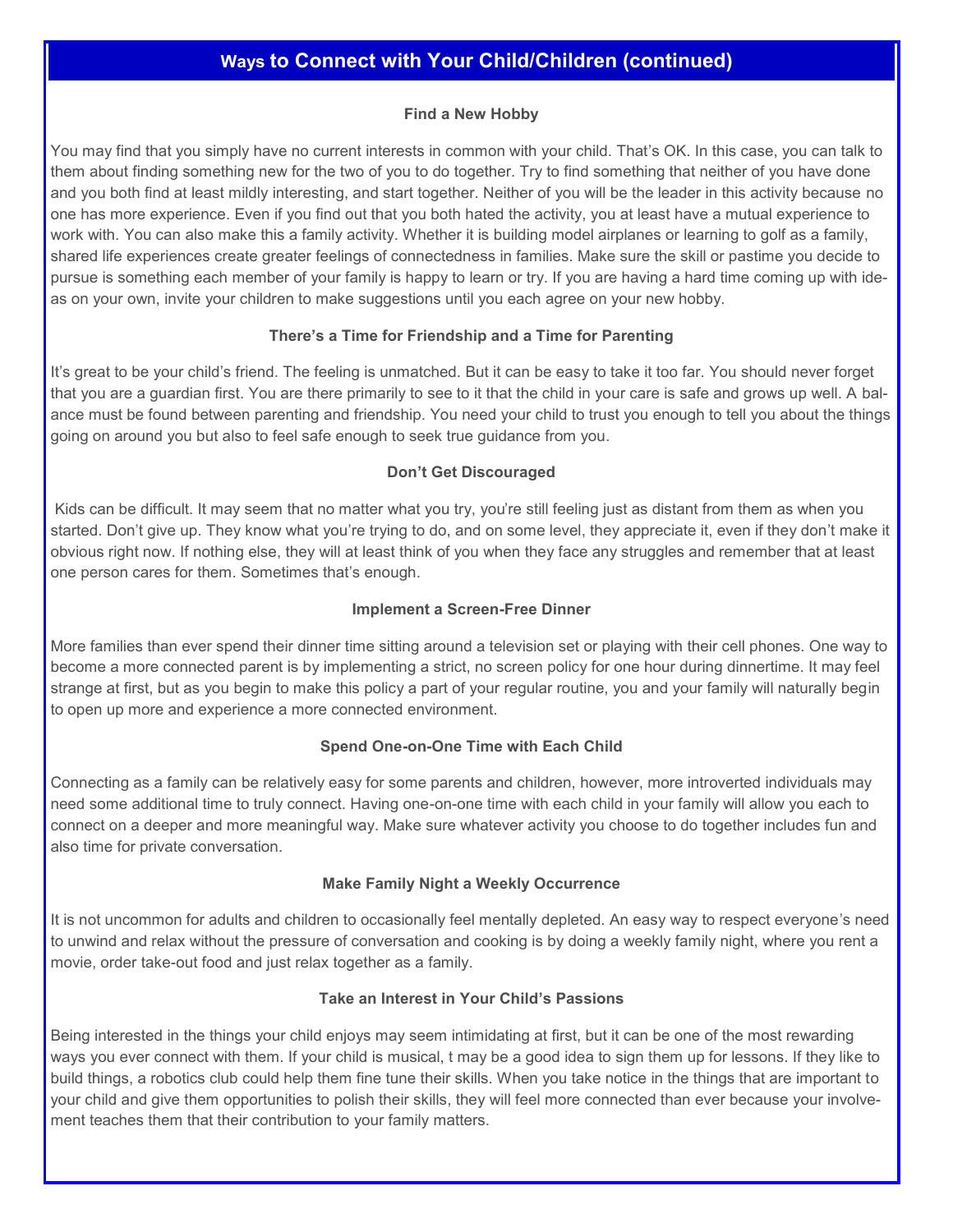# **5 Foods That Negatively Affect Your Child's Mood by Pam Myers, BSEd**

Parents intuitively know that food can impact their child's behavior and mood. We know that sweets, for example, can cause bouts of hyperactivity. But mood-altering food isn't limited to sugar – there are other culprits in the snacks and meals that we eat. The following five foods are the most common contributors to mood and behavioral changes in children.

- 1. Dairy: If your child is lactose intolerant or allergic to the proteins found in dairy, you may see changes in their mood and behavior. Many children become irritable, cranky, or aggressive. Children with dairy allergies or intolerance also tend to suffer from frequent colds and ear infections. Babies may exhibit colicky symptoms, whereas toddlers and older children may become inconsolable and irritable.
- 2. Artificial Coloring: Many countries have banned artificial coloring due to the detrimental effects these chemicals have on children. Linked to ADHD, anxiety, hyperactivity, and headaches in children, artificial coloring can also cause significant behavioral changes. Because artificial coloring is in many sugary foods, parents often blame behavioral changes on sugar. Artificial coloring is often hidden in unexpected foods such as bread and yogurt. Avoid products with yellow No. 5, red No. 40, and blue No. 1 if you're concerned about your child's mood swings after consuming food with artificial coloring.
- 3. Sugar: Sugar can cause a child to be hyperactive. Unless they're eating a whole foods-based diet, sugar is in just about everything the average child eats. Sugar has been shown to cause long-term health damage, and a diet high in processed foods has been linked to depression, cognitive delay, and sleep problems.
- 4. Preservatives: Several preservatives may cause behavioral problems in children. They include but are not limited to nitrates, nitrites, and sodium benzoate. Monosodium glutamate (MSG) is a flavor enhancer that also causes mood and behavior changes, including headaches and hyperactivity. Sodium benzoate is commonly found in juice products marketed toward children.
- 5. Food Allergens: Common food allergens are dairy, nuts, eggs, soy, and corn. When a child has an intolerance or an allergy to a particular food, it can cause significant health and behavior issues. However, it can be difficult to pinpoint which allergen is making your child sick without the help of an allergist. A food intolerance, for example, is often missed and a child is instead diagnosed with ADHD. If you notice behavior changes or mood swings in your child, consider keeping a food journal. Track what they eat and when they exhibit concerning behavior. Try eliminating suspicious foods to see if the behavior changes. While food is not the cause of all behavioral issues and conditions, it's important to make sure that your child is not suffering from something that can be easily remedied.